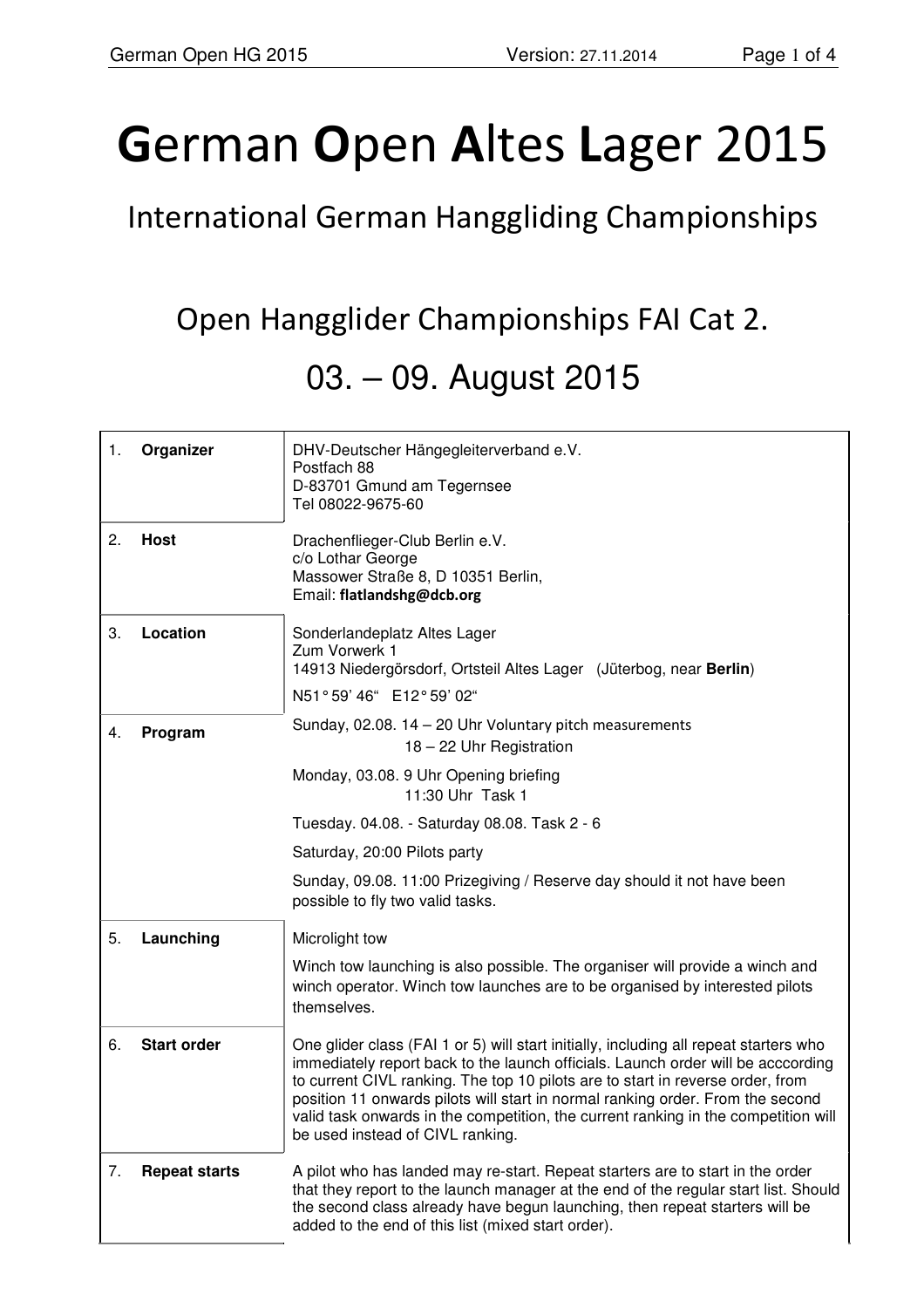| 8. | Competition<br>offices                   | In the flat building at the airstrip                                                                                                                                                                   |
|----|------------------------------------------|--------------------------------------------------------------------------------------------------------------------------------------------------------------------------------------------------------|
| 9. | <b>Competition</b><br>classes and titles | • International German Open 2015 FAI Class 1 (Flexible Wings)                                                                                                                                          |
|    |                                          | • International German Open HG 2015 FAI Class 5 (Rigid Wings)                                                                                                                                          |
|    |                                          | • German Master HG 2015 FAI 1                                                                                                                                                                          |
|    |                                          | • German Master HG 2015 FAI 5                                                                                                                                                                          |
|    |                                          | • German Master HG Woman HG 2015                                                                                                                                                                       |
|    | 10. Competition<br>director              | Dieter Münchmeyer                                                                                                                                                                                      |
|    | 11. Jury                                 | Will be named before competition start                                                                                                                                                                 |
|    | 12. Scorer                               | <b>Willi Kuck</b>                                                                                                                                                                                      |
|    | 13. Rules                                | in the following order                                                                                                                                                                                 |
|    |                                          | 1. Decisions made by the competition director<br>2. This document / notices at the competition office<br>3. DHV competition regulations<br>4. FAI Sporting Code                                        |
|    | 14. Participants                         | Maximum 80 pilots may participate.<br>Qualified pilots in accordance with the DHV and FAI competition regulations.                                                                                     |
|    | 15. Documentation                        | Documentation is to be per GPS tracklog with altitude recording. (Every pilot<br>must bring an appropriate download cable. A backup instrument is<br>recommended).                                     |
|    | 16. Scoring software                     | GpsDump, FS Comp                                                                                                                                                                                       |
|    | 17. Scoring formula                      | Current GAP formula with the following settings<br>- Use Distance Points<br>- Use Time Points<br>- Use Arrival Position Points (only during Race)<br>- Use Leading Points (only during Race)           |
|    | 18. Radios                               | Participants are recommended to use radios (2m band). LPD radios and Air<br>Traffic Control radios will be used at the airstrip.                                                                       |
|    | 19. Airstrip telephone<br>no.            | +49 (0) 33741 80798                                                                                                                                                                                    |
|    | 20. Liability                            | All pilots participate at their own risk. Liable claims against the Organizer and<br>Host and all helpers will not be permitted in accordance with current legislation.<br>(See liability disclaimer). |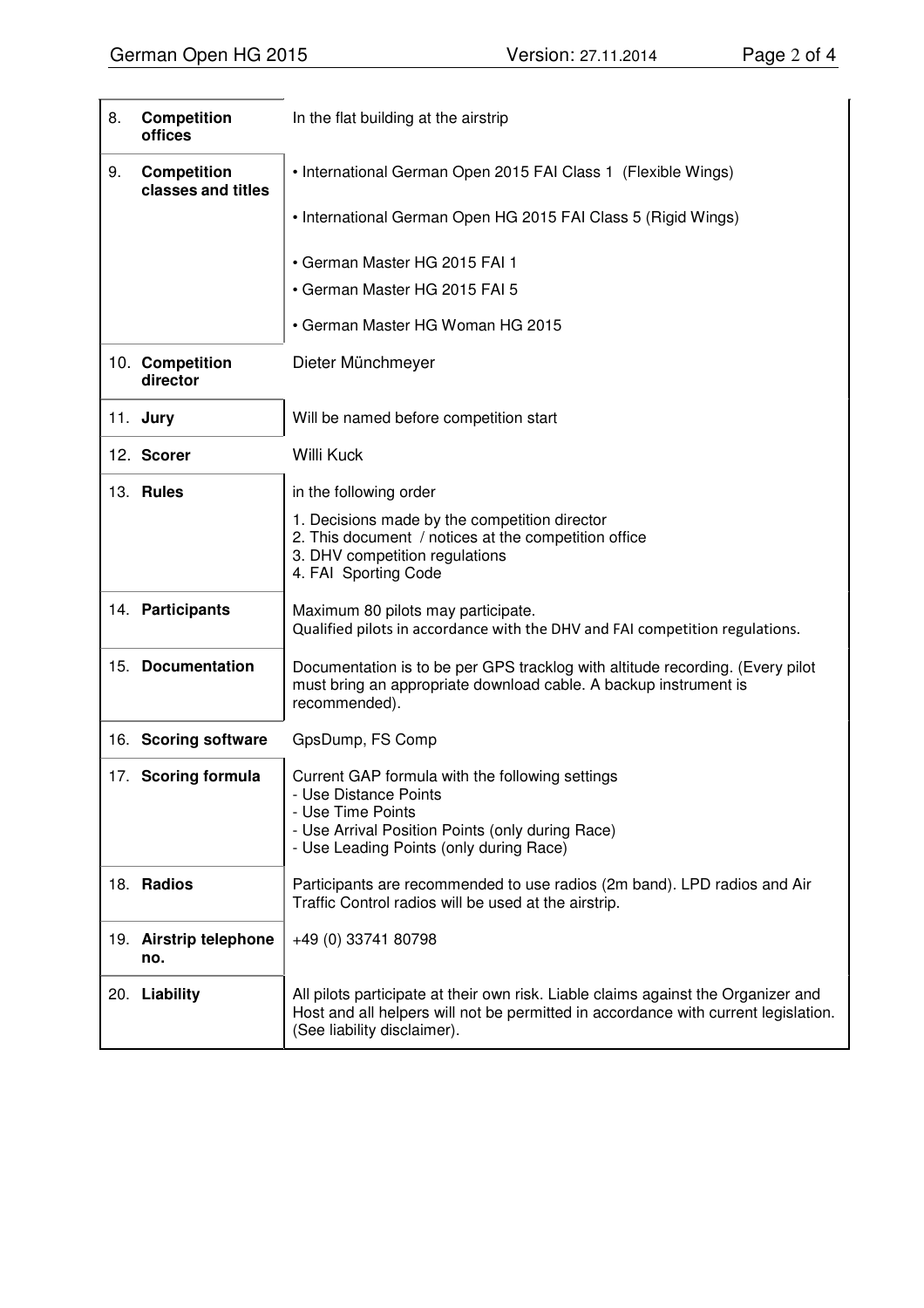| 21. Requirements | Equipment<br>$\bullet$                                                                                                                                                                                                                                                                                                                                                                                                                                                                                                                                                                                                                                                                                                                                                                                                                                                                                                                                                                                                                                                                                                                                                                                                                                                                                                                                                                                                                                                                                                                                                                                                                                                                                                                                                                                                                                                                                                                                                                                                                |
|------------------|---------------------------------------------------------------------------------------------------------------------------------------------------------------------------------------------------------------------------------------------------------------------------------------------------------------------------------------------------------------------------------------------------------------------------------------------------------------------------------------------------------------------------------------------------------------------------------------------------------------------------------------------------------------------------------------------------------------------------------------------------------------------------------------------------------------------------------------------------------------------------------------------------------------------------------------------------------------------------------------------------------------------------------------------------------------------------------------------------------------------------------------------------------------------------------------------------------------------------------------------------------------------------------------------------------------------------------------------------------------------------------------------------------------------------------------------------------------------------------------------------------------------------------------------------------------------------------------------------------------------------------------------------------------------------------------------------------------------------------------------------------------------------------------------------------------------------------------------------------------------------------------------------------------------------------------------------------------------------------------------------------------------------------------|
|                  | 1. All air sport equipment must have a type test certificate recognised in<br>Germany.                                                                                                                                                                                                                                                                                                                                                                                                                                                                                                                                                                                                                                                                                                                                                                                                                                                                                                                                                                                                                                                                                                                                                                                                                                                                                                                                                                                                                                                                                                                                                                                                                                                                                                                                                                                                                                                                                                                                                |
|                  | 2. Prototype airsports equipment in accordance with FAI Sporting Codes<br>Sect. 7A, Version 2012, for uncertified gliders Section 12.2.2.2 and<br>Section 12.2.3.2. Pilots must provide appropriate test protocol<br>documentation.                                                                                                                                                                                                                                                                                                                                                                                                                                                                                                                                                                                                                                                                                                                                                                                                                                                                                                                                                                                                                                                                                                                                                                                                                                                                                                                                                                                                                                                                                                                                                                                                                                                                                                                                                                                                   |
|                  | Helmet tested in accordance with EN 966<br>$\bullet$                                                                                                                                                                                                                                                                                                                                                                                                                                                                                                                                                                                                                                                                                                                                                                                                                                                                                                                                                                                                                                                                                                                                                                                                                                                                                                                                                                                                                                                                                                                                                                                                                                                                                                                                                                                                                                                                                                                                                                                  |
|                  | Valid licence or foreign licence with additional endorsements for microlight<br>$\bullet$                                                                                                                                                                                                                                                                                                                                                                                                                                                                                                                                                                                                                                                                                                                                                                                                                                                                                                                                                                                                                                                                                                                                                                                                                                                                                                                                                                                                                                                                                                                                                                                                                                                                                                                                                                                                                                                                                                                                             |
|                  | tow launching.                                                                                                                                                                                                                                                                                                                                                                                                                                                                                                                                                                                                                                                                                                                                                                                                                                                                                                                                                                                                                                                                                                                                                                                                                                                                                                                                                                                                                                                                                                                                                                                                                                                                                                                                                                                                                                                                                                                                                                                                                        |
|                  | Valid third party insurance<br>$\bullet$                                                                                                                                                                                                                                                                                                                                                                                                                                                                                                                                                                                                                                                                                                                                                                                                                                                                                                                                                                                                                                                                                                                                                                                                                                                                                                                                                                                                                                                                                                                                                                                                                                                                                                                                                                                                                                                                                                                                                                                              |
|                  | FAI Sport licence (must be valid at registration!).<br>$\bullet$                                                                                                                                                                                                                                                                                                                                                                                                                                                                                                                                                                                                                                                                                                                                                                                                                                                                                                                                                                                                                                                                                                                                                                                                                                                                                                                                                                                                                                                                                                                                                                                                                                                                                                                                                                                                                                                                                                                                                                      |
|                  | Signed Liability and Participation agreement documents for DHV<br>$\bullet$<br>competitions.                                                                                                                                                                                                                                                                                                                                                                                                                                                                                                                                                                                                                                                                                                                                                                                                                                                                                                                                                                                                                                                                                                                                                                                                                                                                                                                                                                                                                                                                                                                                                                                                                                                                                                                                                                                                                                                                                                                                          |
|                  | All documents will be examined at registration. If an FAI license is not presented,<br>participants will be scored in the appropriate National championships, but not in<br>the International competition and no points for the world ranking lists will be<br>attained.                                                                                                                                                                                                                                                                                                                                                                                                                                                                                                                                                                                                                                                                                                                                                                                                                                                                                                                                                                                                                                                                                                                                                                                                                                                                                                                                                                                                                                                                                                                                                                                                                                                                                                                                                              |
|                  | <b>Pitch-Measurements</b>                                                                                                                                                                                                                                                                                                                                                                                                                                                                                                                                                                                                                                                                                                                                                                                                                                                                                                                                                                                                                                                                                                                                                                                                                                                                                                                                                                                                                                                                                                                                                                                                                                                                                                                                                                                                                                                                                                                                                                                                             |
|                  | Pitch measurements in accordance with FAI regulations current at the time of<br>this invitation will be made for class 1 hanggliders.<br>Voluntary pitch measurements can be made by all pilots on the day prior to the<br>first task. We strongly recommend all pilots to perform these measurements if<br>they are not absolutely sure of their hangglider settings, or have not measured<br>them for a longer period of time.<br>Measurements during the competition will normaly be made at the landing field,<br>but may also be made at the launch site should situations require this. All<br>measurements with the exception of voluntary measurements at competition<br>begin, will be publicised.<br>Measurements will be made by levelling the hangglider and appling full VG.<br>Sprog angles relative to the keel tube will be used for measurement recording. If<br>necessary, different proceedures may be used by the test organisers.<br>All hanggliders must have pitch settings corresponding to those recorded by an<br>FAI recognised test organisation. All hanggliders with pitch settings less than this<br>will not be allowed to start, and the competition manager will be informed.<br>Should measurments at the end of a task indicate that a hangglider has<br>insufficient pitch settings, penalties in accordance with those defined in FAI<br>section 7a for cloud flying will be applied. In addition, the pilot must re-trim the<br>glider, and the glider may only launch again after a renewed measurement has<br>been performed to verify correct settings.<br>Measurements will be made with digital protractors with an accuracy of 0.1° or<br>better. In accordance with CIVL SC-HG 2012 the permitted total maximum error<br>is 1°. Measurement differences within this margin of error will not result in gliders<br>being grounded. Pilots will be informed of the measurement inside these margins<br>of error, and will be required to sign documents stating their recognition of them |
| 22. Start fee    | For registrations until 15.06.2015 the start fee is 145,- $\epsilon$ , later registrations will<br>be charged at 185,- €. Payment by bank transfer to the following account:<br>Drachenflieger-Club Berlin e.V.<br>Mittelbrandenburgische Sparkasse Potsdam<br>Konto: 3632000351<br>Bankleitzahl: 16050000<br>IBAN: DE60160500003632000351<br>SWIFT: WELA DE D1 PMB                                                                                                                                                                                                                                                                                                                                                                                                                                                                                                                                                                                                                                                                                                                                                                                                                                                                                                                                                                                                                                                                                                                                                                                                                                                                                                                                                                                                                                                                                                                                                                                                                                                                   |
|                  | Purpose: "German Open HG - < Pilots Name>"                                                                                                                                                                                                                                                                                                                                                                                                                                                                                                                                                                                                                                                                                                                                                                                                                                                                                                                                                                                                                                                                                                                                                                                                                                                                                                                                                                                                                                                                                                                                                                                                                                                                                                                                                                                                                                                                                                                                                                                            |